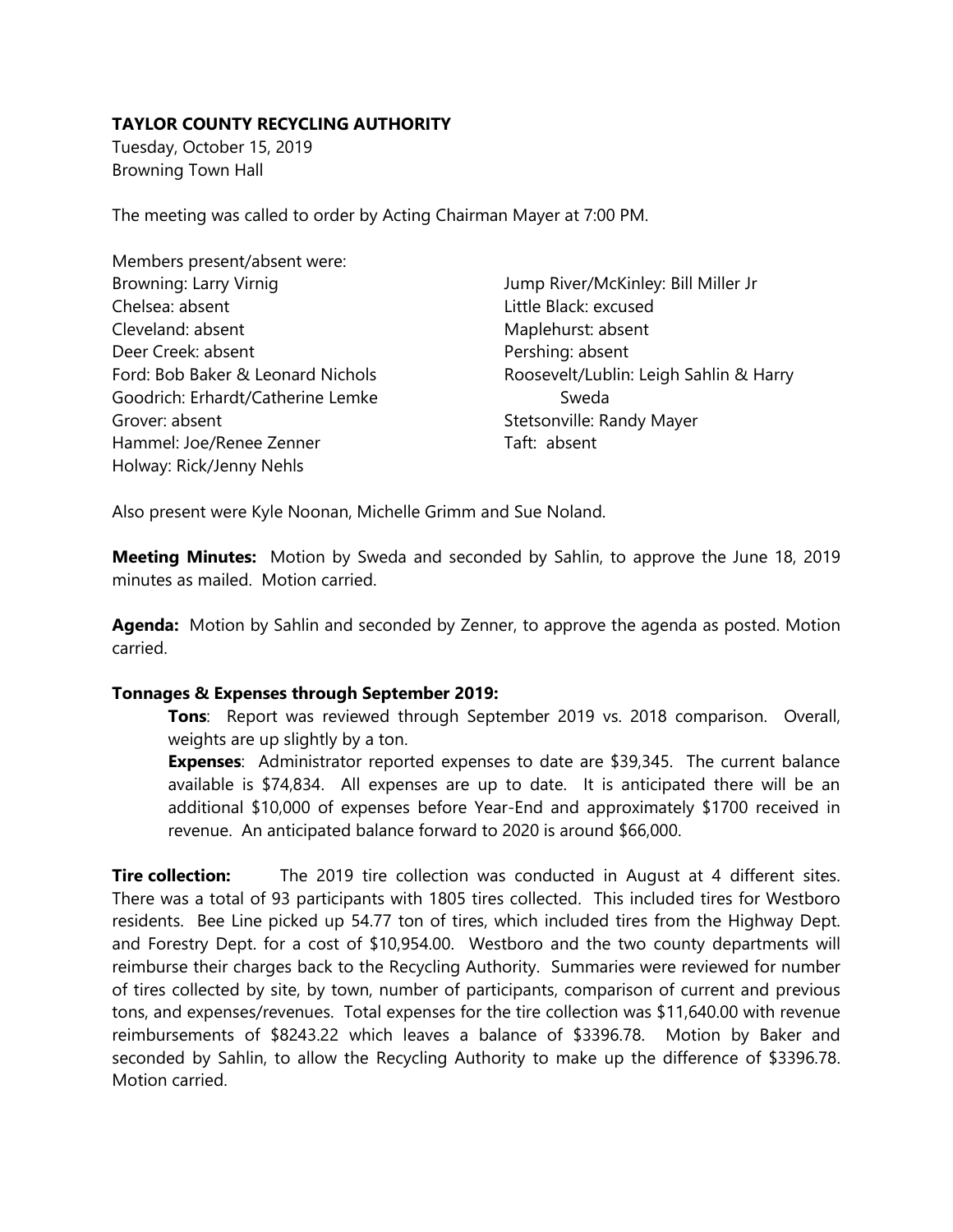**Advanced Disposal Tour:** A letter was sent to all towns for participation in touring Advanced Disposal MRF and landfill. Four different dates were presented, but only 4 municipalities responded; therefore, the tour was cancelled. A tour may reschedule sometime in the future if there is interest.

**Cooperative Agreement:** A cooperative agreement with Joint Rib Lake was discussed. The agreement allows all parties involved to obtain more grant dollars rather than if submitted separately. The Recycling Office prepares all the grant applications and does annual reports based on each entity's expenses and tonnages. The Joint Rib Lake group signs an agreement annually. Motion by Jenny Nehls and seconded by Virnig, to accept the agreement. Motion carried.

**Other Business:** a) 2020 grant was submitted to the DNR by the October 1st deadline. b) 2020 brochures will be prepared with updated report card and distributed with tax bills. Any site changes were reviewed. The "Dirty Dozen" brochures will also be distributed. This brochure indicates what is and is not acceptable in recycling. c) Sweda discussed his concern of plastic bag usage. He would like to see the bags banned as a couple other States have done.

The next meeting will be held on February 18, 2020 at the Hammel Town Hall at 7:00 PM.

Motion by Sahlin and seconded by Zenner, to adjourn the meeting at 7:35 PM. Motion carried.

\_\_\_\_\_\_\_\_\_\_\_\_\_\_\_\_\_\_\_\_\_\_\_\_\_\_\_\_ **Susan Noland, Secretary**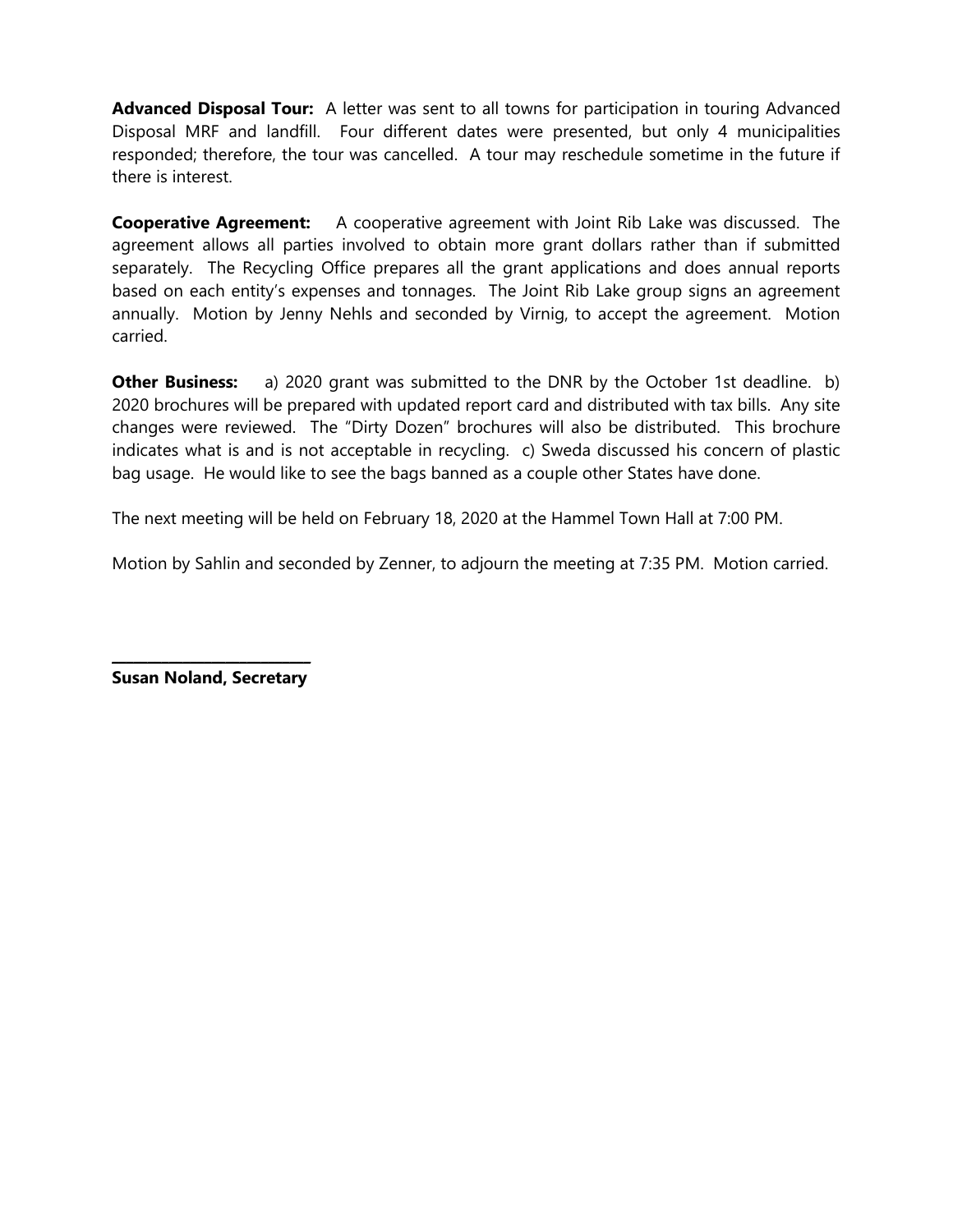# **TAYLOR COUNTY RECYCLING AUTHORITY**

Tuesday, June 18, 2019 Holway Town Hall

The meeting was called to order by Acting-Chairman Mayer at 7:00 PM.

#### **Members present/absent were:**

| Browning: absent                        | Jump River/McKinley: Bill Miller & Rick |
|-----------------------------------------|-----------------------------------------|
| Chelsea: absent                         | Kramer                                  |
| Cleveland: absent                       | Little Black: excused                   |
| Deer Creek: Ray Sackmann                | Maplehurst: absent                      |
| Ford: Bob Baker & Leonard Nichols       | Pershing: absent                        |
| Goodrich: absent                        | Roosevelt/Lublin: Leigh Sahlin & Harry  |
| Grover: absent                          | Sweda                                   |
| Hammel: Joe/Renee Zenner                | Stetsonville: Randy Mayer               |
| Holway: Rick/Jenny Nehls, Sarah Holtz & | Taft: Del Kroeplin                      |
| Amber Larson                            |                                         |

Also present were Kyle Noonan, Michelle Grimm and Sue Noland.

**Meeting Minutes:** Motion by Sweda and seconded by Zenner, to approve the February 27, 2019 minutes as mailed. Motion carried.

**Agenda:** Motion by Sahlin and seconded by Baker, to approve the agenda as posted. Motion carried.

## **Tonnages & Expenses through May 2019:**

**Tons**: Report was reviewed through May 2019 vs. 2018 comparison. Overall, weights are up 6.5%.

**Expenses**: Administrator reported grant dollars were received from the DNR of \$88,644.07. The City of Medford and Joint Rib Lake have been paid their share. To date, expenses are \$15,207. The current balance available is \$92,351 (this includes the balance carried forward from 2018).

**Appliances & Electronics:** The dual collection was conducted on Saturday, May 4 in Medford and Gilman. There were 431 participants which brought in 31,600 pounds of miscellaneous electronics, 335 gallons waste oil, 269 old appliances, and 313 TVs and computer monitors. There was 28 pounds of pharmaceuticals from 25 households.

**Clean Sweep:** The Clean Sweep collection was conducted on Wednesday, June 12 in Medford. There were 150 participants. We do not have the volume of waste collected at this time, nor number of fluorescent tubes or oil filters. It is noteworthy to see that 39 participants have never been to a Clean Sweep before. This is the 25<sup>th</sup> year we have been conducting Clean Sweeps.

**Tire collection:** Administrator Noonan reported the bid from Bee Line is \$200/ton for a tire collection. Rib Lake recently had a collection and their cost was \$250-\$300/ton with a different company. It was agreed to have Bee Line pick up tires at the same 4 sites as last year.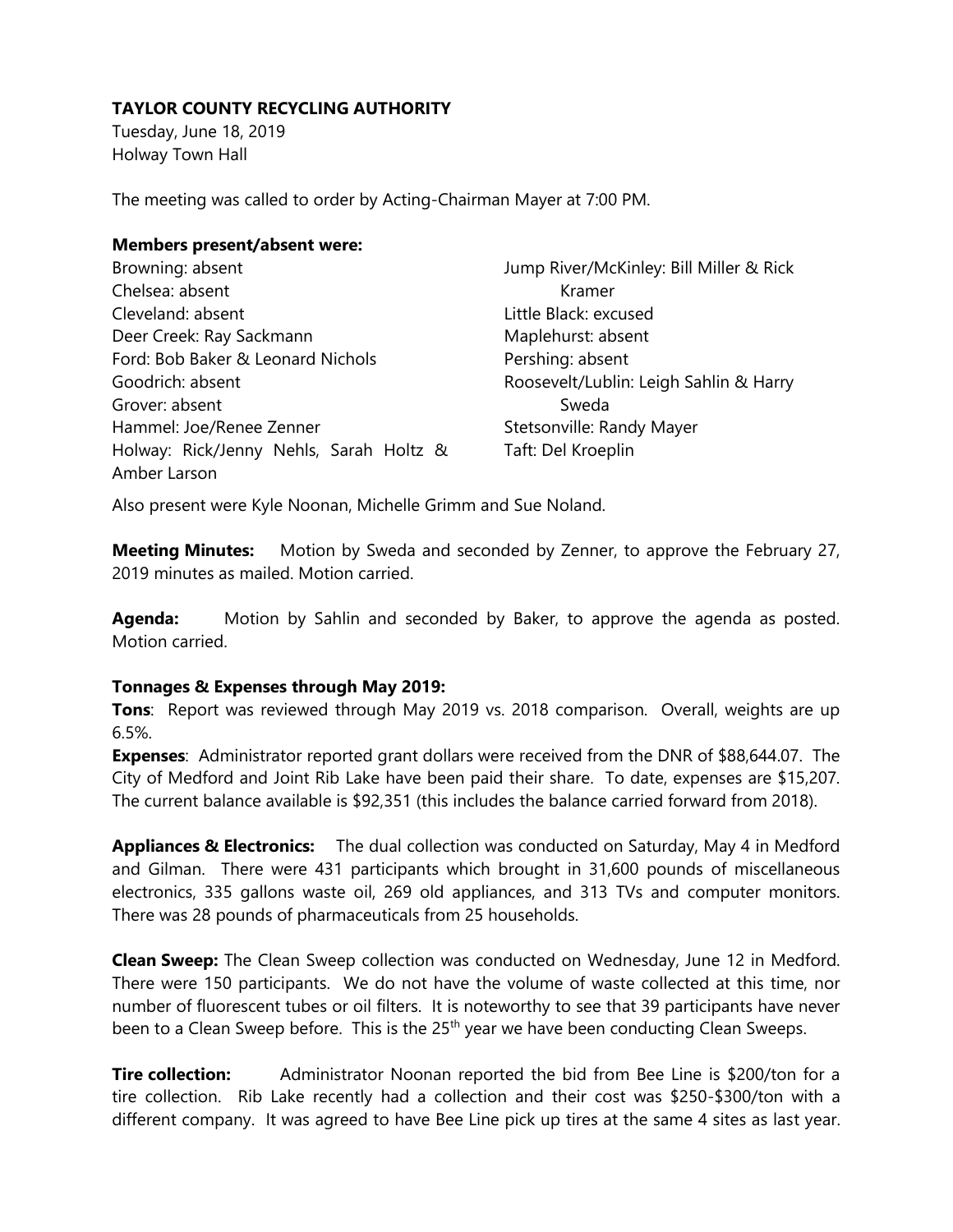Dates for the collection will be August 10 for Medford, Gilman and Roosevelt/Lublin sites; and August 17 for Holway site. Collection hours will be 8 AM to Noon. Sizes and prices were discussed. Motion by Sweda and seconded by Sahlin, to increase car tires and set price/size as: up to 18" is \$3; 19" to 22" is \$5; 23" to 24" is \$10; over 24" (tractor) is \$20; and oversized tires (end loader, skidder, etc.) is \$50. Motion carried. Towns will be allowed 10 free tires if picked up out of road ditches. Members present had no problem if other entities (Westboro & Aurora) wanted to participate in the collection. All other aspects of the program will remain the same as last year.

**Advance Disposal Tour:** At the February meeting, Dale Marth offered a tour of their facility. After contacting Krug Bus, the price for a trip to Plover is \$600 for motor coach. An inquiry will be sent to each RA member to see if their municipality would be interested in a tour. Motion by Sweda and seconded by Kroeplin, to proceed with possible tour. Motion carried.

**Other Business:** a) Grant dollars received were \$88,644.07 with disbursements going to City of \$25,924.04; and to Joint Rib Lake of \$18,567.08.

**b)** Discussion on teaching young children the importance of recycling.

**c)** Michelle handed out a brochure with data from Advance Disposal called the "Dirty Dozen". This brochure indicates what is and is not acceptable in recycling.

The next meeting will be held on October 15, 2019 at 7:00 PM hosted by either the Town of Browning or Hammel at the Town Hall.

Motion by Zenner and seconded by Baker, to adjourn the meeting at 7:46 PM. Motion carried.

\_\_\_\_\_\_\_\_\_\_\_\_\_\_\_\_\_\_\_\_\_\_\_\_\_\_\_\_ Susan Noland, Secretary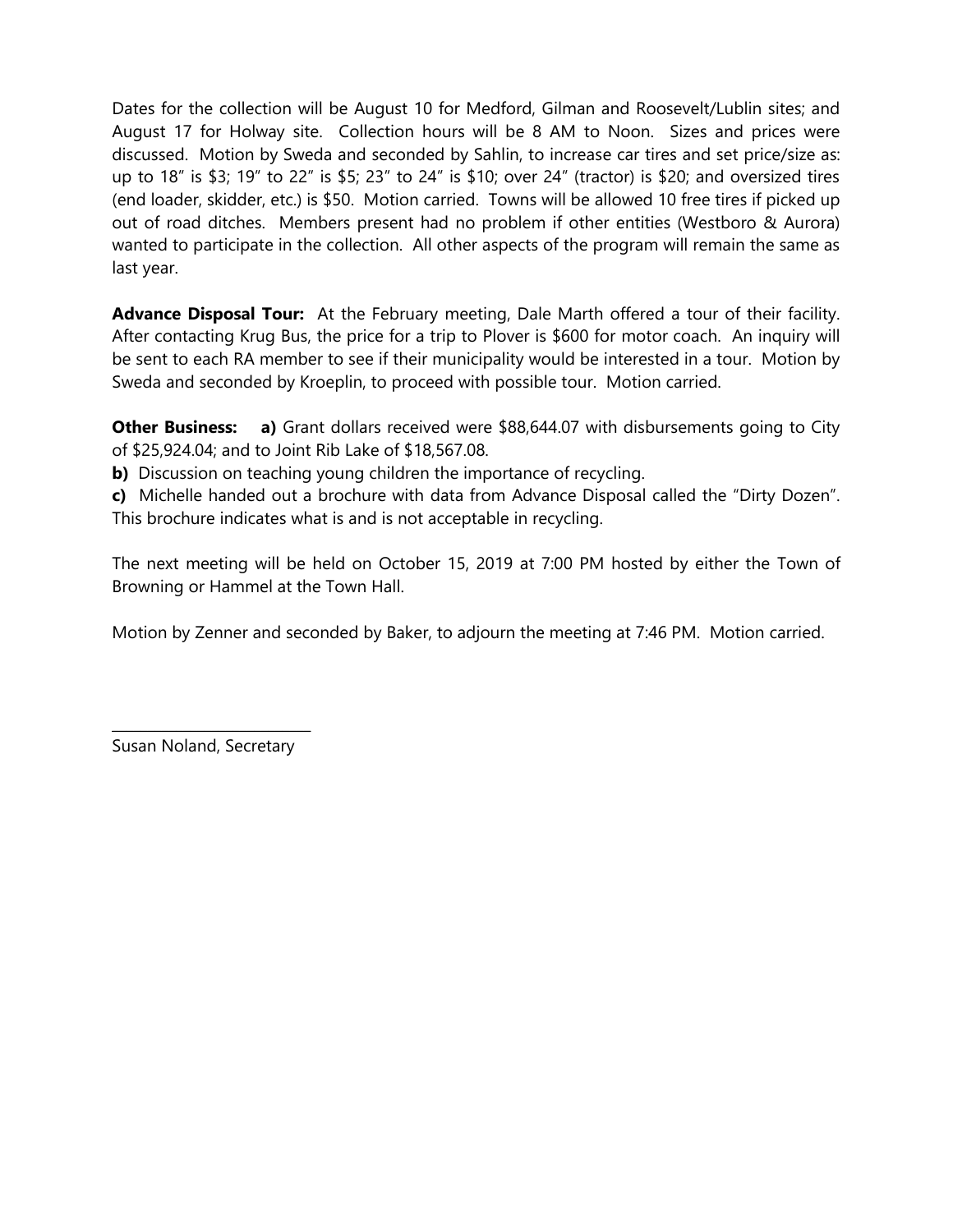# **TAYLOR COUNTY RECYCLING AUTHORITY Wednesday, February 27, 2019 Deer Creek Town Hall**

The meeting was called to order by Acting-Chair Randy Mayer at 7:05 PM.

#### **Members present/absent were:**

| Browning: absent         | Jump River/McKinley: Bill Miller & |
|--------------------------|------------------------------------|
| Chelsea: excused         | <b>Rick Kramer</b>                 |
| Cleveland: absent        | Little Black: excused              |
| Deer Creek: Ray Sackmann | Maplehurst: absent                 |
| Ford: Bob Baker          | Pershing: absent                   |
| Goodrich: absent         | Roosevelt/Lublin: excused          |
| Grover: absent           | Stetsonville: Randy Mayer          |
| Hammel: Joe/Renee Zenner | Taft: Del Kroeplin                 |
| Holway: Rick/Jenny Nehls |                                    |

Also present were Dale Marth from Advanced Disposal, Kyle Noonan, Michelle Grimm and Sue Noland.

**Meeting Minutes:** Motion by Bob Baker and seconded by Joe Zenner, to approve the October 16, 2018 minutes as mailed. Motion carried.

**Agenda:** Motion by Ray Sackmann and seconded by Jenny Nehls, to approve the agenda as posted. Motion carried.

**Dale Marth presentation**: Dale from Advanced Disposal was present and gave presentation on recycling and the markets. Advanced operates a single stream MRF facility in Plover. In summary, Dale explained how the process works through the MRF, and the impact of the recycling markets. China has imposed strict quality standards and there are no alternative markets to replace China. This has had a significant impact on recycling in the U.S. China limits contamination to 0.5% on materials shipped to them when they will take it. This has led to lower revenues, higher processing costs and higher transportation costs. Dale assured the group they are not landfilling the recyclables.

Dale handed out *"Recycling Right"* information on what can be recycled, how to prepare and common recycling mistakes. We can help by ensuring the quality of materials. We may look at "tweaking" our current brochure to incorporate this info.

Dale also explained how the weights are determined from our containers. The driver completes a log at each site by cubic yard for each commodity. The hopper on the truck is 2 cubic yards. The cubic yards are then converted to pounds/tons and a spreadsheet is prepared and submitted to the recycling office. Dale noted an impact of the lower weights could be due to the thinner plastic of water bottles and also thinner aluminum cans. A comment was made about again weighing a load and sort the material to see if the estimation process needs to be revamped.